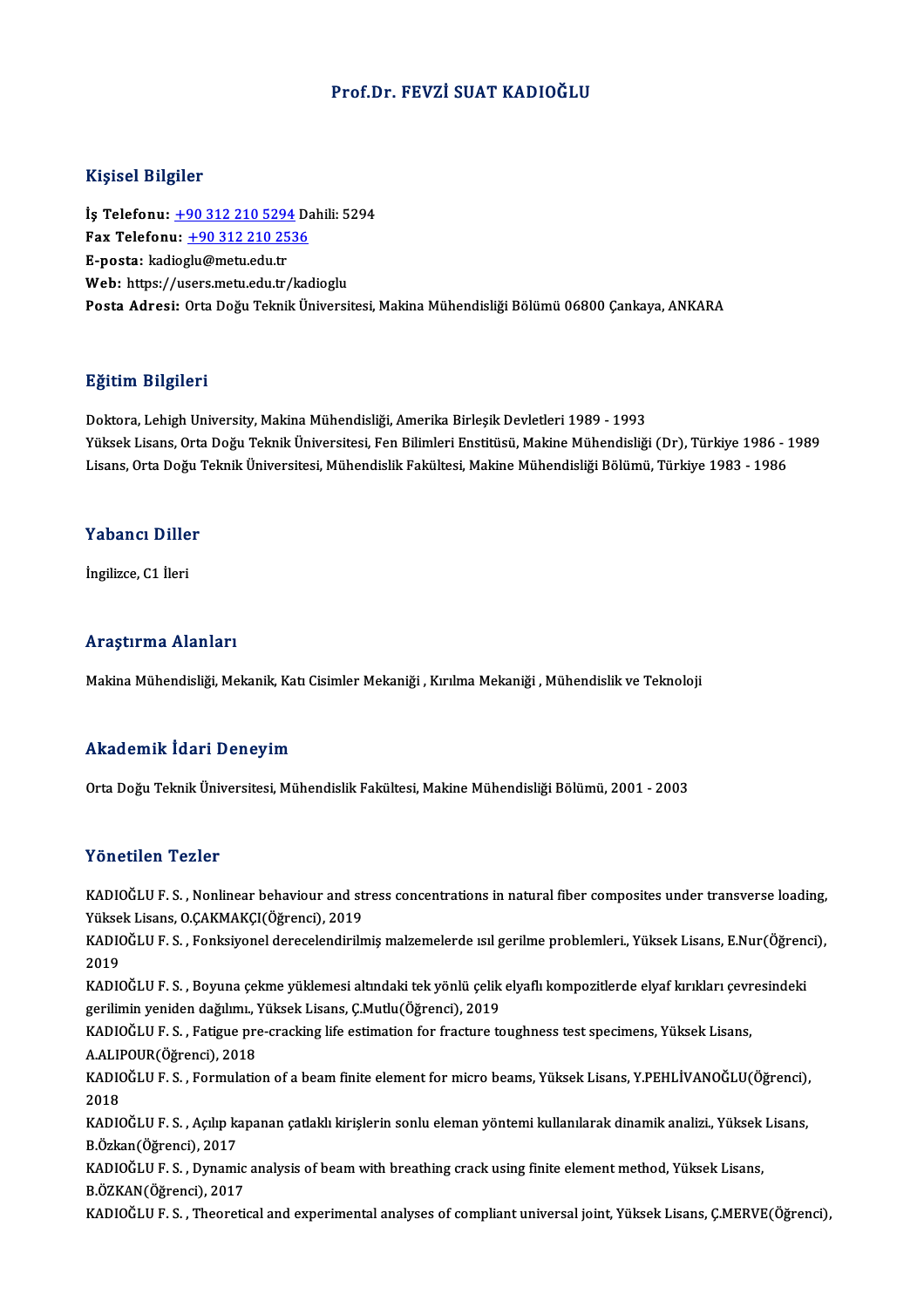2014 2014<br>KADIOĞLU F. S. , Fracture analysis of welded connections, Yüksek Lisans, A.YETGİN(Öğrenci), 2013<br>KADIOĞLU F. S., Thormal stress problem for an fam strip senteining periodis sreske Vülsek Lisans KADIOĞLU F. S. , Thermal stress problem for an fgm strip containing periodic cracks, Yüksek Lisans, A.KÖSE(Öğrenci),<br>2013 KADI<mark>(</mark><br>KADI(<br>2013 KADIOĞLU F. S. , Thermal stress problem for an fgm strip containing periodic cracks, Yüksek Lisans, A.KÖSE((2013)<br>2013<br>KADIOĞLU F. S. , Periodic crack problem for an FGM coated half plane, Yüksek Lisans, İ.İNCE(Öğrenci), 2 2013<br>KADIOĞLU F. S. , Periodic crack problem for an FGM coated half plane, Yüksek Lisans, İ.İNCE(Öğrenci), 2012<br>KADIOĞLU F. S. , Vibration analysis of cracked beams on elastic foundation using Timoshenko beam theory, Yükse KADIOĞLU F. S. , Periodic crack <sub>I</sub><br>KADIOĞLU F. S. , Vibration analy<br>Lisans, A.ÇAĞRI(Öğrenci), 2011<br>KADIOĞLU F. S. Shock failure al KADIOĞLU F. S. , Vibration analysis of cracked beams on elastic foundation using Timoshenko beam theory, '<br>Lisans, A.ÇAĞRI(Öğrenci), 2011<br>KADIOĞLU F. S. , Shock failure analysis of military equipments by using strain energ Lisans, A.ÇAĞRI(Öğrenci), 2011<br>KADIOĞLU F. S. , Shock failure analysis of military equipments by using strain energy density, Yüksek Lisans,<br>Ü.MERCİMEK(Öğrenci), 2010 KADIOĞLU F. S. , Shock failure analysis of military equipments by using strain energy density, Yüksek Lisans,<br>Ü.MERCİMEK(Öğrenci), 2010<br>Kadıoğlu F. S. , Yazıcıoğlu Y., Design and Analysis of a Multi-Axis Thrust Measurement Ü.MERCİMEK(Öğrenci), 2010<br>Kadıoğlu F. S. , Yazıcıoğlu Y., De<br>A.AYDOĞMUŞ(Öğrenci), 2009<br>KADIOĞLU E. S. Desismanday Kadıoğlu F. S. , Yazıcıoğlu Y., Design and Analysis of a Multi-Axis Thrust Measurement Systems, Yüksek Lisans,<br>A.AYDOĞMUŞ(Öğrenci), 2009<br>KADIOĞLU F. S. , Design and analysis of a linear shape memory alloy actuator, Doktora A.AYDOĞMUŞ(Öğrenci), 2009<br>KADIOĞLU F. S. , Design and analysis of a linear shape memory alloy actuator, Doktora, B.SÖYLEMEZ(Öğrenci), 2009<br>KADIOĞLU F. S. , DAĞ S., Computational 3d fracture analysis in axisymmetric media, KADI<mark>(</mark><br>KADI(<br>2008<br>KADI( KADIOĞLU F. S. , DAĞ S., Computational 3d fracture analysis in axisymmetric media, Yüksek Lisans, Ö.ÜN.<br>2008<br>KADIOĞLU F. S. , Residual stress analysis of riveting process using finite element method, Yüksek Lisans,<br>M.MURAT 2008<br>KADIOĞLU F. S. , Residual stress analysis of riveting process using finite element method, Yüksek Lisans,<br>M.MURAT(Öğrenci), 2007 KADIOĞLU F. S. , Residual stress analysis of riveting process using finite element method, Yüksek Lisans,<br>M.MURAT(Öğrenci), 2007<br>KADIOĞLU F. S. , Analytical solution of a crack problem in a radially graded FGM, Yüksek Lisa M.MURAT(Öğrenci), 2007<br>KADIOĞLU F. S. , Analytical solution of a crack problem in a radially graded FGM, Yüksek Lisans, S.ÇETİN(Öğrenci<br>KADIOĞLU F. S. , Vıbration induced stress and accelerated life analyses of an aerospac KADIOĞLU F. S. , Analytic<br>KADIOĞLU F. S. , Vıbratio<br>S.ÖZSOY(Öğrenci), 2006<br>KADIOĞLU E. S. , DAĞ S. J KADIOĞLU F. S. , Vıbration induced stress and accelerated life analyses of an aerospace structure, Yüksek Lisans,<br>S.ÖZSOY(Öğrenci), 2006<br>KADIOĞLU F. S. , DAĞ S., Buckling driven delamination of orthotropic functionally gra S.ÖZSOY(Öğrenci), 2006<br>KADIOĞLU F. S. , DAĞ S., B<br>S.YILMAZ(Öğrenci), 2006<br>KADIOĞLU E.S., Vihration KADIOĞLU F. S. , DAĞ S., Buckling driven delamination of orthotropic functionally graded materials, Yüksek Lisans,<br>S.YILMAZ(Öğrenci), 2006<br>KADIOĞLU F. S. , Vibration fatigue analysis of equipments used in aerospace, Yüksek S.YILMAZ(Öğrenci), 2006<br>KADIOĞLU F. S. , Vibration fatigue analysis of equipments used in aerospace, Yüksek Lisans, M.AYKAN(Öğrenci), 2<br>KADIOĞLU F. S. , Analytical solution of a ring shaped crack problems in a hollow cylin KADIOĞLU F. S. , Vibration fatigue analysis of equip<br>KADIOĞLU F. S. , Analytical solution of a ring shape<br>medium, Yüksek Lisans, Ö.MADEN(Öğrenci), 2002<br>KADIOĞLU F. S. - A Computational elastis frasture a KADIOĞLU F. S. , Analytical solution of a ring shaped crack problems in a hollow cylinder imbedded in a dissim<br>medium, Yüksek Lisans, Ö.MADEN(Öğrenci), 2002<br>KADIOĞLU F. S. , A Computational elastic fracture analysis of cyl medium, Yüksek Lisans, Ö.MADEN(Öğrenci), 2002<br>KADIOĞLU F. S. , A Computational elastic fracture analysis of cylindrical and conical structures, Yüksek Lisans,<br>G.ATALAY(Öğrenci), 2002 KADIOĞLU F. S. , A Computational elastic fracture analysis of cylindrical and conical structures, Yüksek Lisans,<br>G.ATALAY(Öğrenci), 2002<br>KADIOĞLU F. S. , Development of a computer program for the analysis of fatigue crack G.ATALAY(Öğrenci), 2002<br>KADIOĞLU F. S. , Developmer<br>A.MURTAZA(Öğrenci), 2002<br>KADIOĞLU E. S., Transversel KADIOĞLU F. S. , Development of a computer program for the analysis of fatigue crack growth, Yüksek Lisans,<br>A.MURTAZA(Öğrenci), 2002<br>KADIOĞLU F. S. , Transversely isotropic layer bonded to a rigid substrate, Yüksek Lisans, A.MURTAZA(Öğrenci), 2002<br>KADIOĞLU F. S. , Transversely isotropic layer bonded to a rigid substrate, Yüksek Lisans, M.AYKUT(Öğrenci), 2000<br>KADIOĞLU F. S. , Axisymmetrical crack problem for a fiber imbedded in a matrix, Yüks KADIOĞLU F. S. , Axisymmetrical crack problem for a fiber imbedded in a matrix, Yüksek Lisans, E.SABRİ(Öğrenci), 1999<br>SCI, SSCI ve AHCI İndekslerine Giren Dergilerde Yayınlanan Makaleler

I. Fiber/matrix interface stress analysis of flax-fiber composites under transverse loading considering **EXAMPLE INTERNATION**<br>Fiber/matrix interface<br>material nonlinearity<br>SARUNCUOČUUR Colm Fiber/matrix interface stress analysis of f<br>material nonlinearity<br>SABUNCUOĞLU B., Cakmakci O., KADIOĞLU F. S.<br>JOUPNAL OE PEINEOPCED BLASTICS AND COM material nonlinearity<br>SABUNCUOĞLU B., Cakmakci O., KADIOĞLU F. S.<br>JOURNAL OF REINFORCED PLASTICS AND COMPOSITES, cilt.39, ss.345-360, 2020 (SCI İndekslerine Giren Dergi)

- SABUNCUOĞLU B., Cakmakci O., KADIOĞLU F. S.<br>JOURNAL OF REINFORCED PLASTICS AND COMPOSITES, cilt.39, ss.345-360, 2020 (SCI İndekslerine Giren Dergi)<br>II. Stress redistribution around fiber breaks in unidirectional steel fibe **JOURNAL OF REINFORCED PLAS<br>Stress redistribution around<br>nonlinear material behavior<br>SARUNCUOČLU R. MUTU U.C. KA** Stress redistribution around fiber breaks in unid<br>nonlinear material behavior<br>SABUNCUOĞLU B., MUTLU Ç., KADIOĞLU F. S. , Swolfs Y.<br>COMPOSITE STRUCTURES, silt 229, 2020 (SSL İndeksleri nonlinear material behavior<br>SABUNCUOĞLU B., MUTLU Ç., KADIOĞLU F. S. , Swolfs Y.<br>COMPOSITE STRUCTURES, cilt.239, 2020 (SCI İndekslerine Giren Dergi)<br>Vihnation Analysis of a Craslad Beam on an Elastis Foundation SABUNCUOĞLU B., MUTLU Ç., KADIOĞLU F. S. , Swolfs Y.<br>COMPOSITE STRUCTURES, cilt.239, 2020 (SCI İndekslerine Giren Dergi)<br>III. Vibration Analysis of a Cracked Beam on an Elastic Foundation<br>Patihan A G. KADIOĞLU F. S
- COMPOSITE STRUCTURES, cilt<br>Vibration Analysis of a Cra<br>Batihan A. C. , KADIOĞLU F. S.<br>INTERNATIONAL JOURNAL OL Vibration Analysis of a Cracked Beam on an Elastic Foundation<br>Batihan A. C. , KADIOĞLU F. S.<br>INTERNATIONAL JOURNAL OF STRUCTURAL STABILITY AND DYNAMICS, cilt.16, sa.5, 2016 (SCI İndekslerine Giren<br>Dergi) Batihar<br>INTERI<br>Dergi)<br>Staal a IV. Steel compliant Cardan universal joint
- Tanik C. M., PARLAKTAŞ V., TANIK E., Kadioglu S. Steel compliant Cardan universal joint<br>Tanik C. M. , PARLAKTAŞ V., TANIK E., Kadioglu S.<br>MECHANISM AND MACHINE THEORY, cilt.92, ss.171-183, 2015 (SCI İndekslerine Giren Dergi)<br>Shack failure analysis of metallis structures Tanik C. M. , PARLAKTAŞ V., TANIK E., Kadioglu S.<br>MECHANISM AND MACHINE THEORY, cilt.92, ss.171-183, 2015 (SCI İndekslerine Giren Dergi)<br>V. Shock failure analysis of metallic structures by using strain energy density metho
- MECHANISM AND MACHINE THI<br><mark>Shock failure analysis of met</mark><br>Çelik M., Mercimek Ü., Kadio<sub>l</sub>lu S.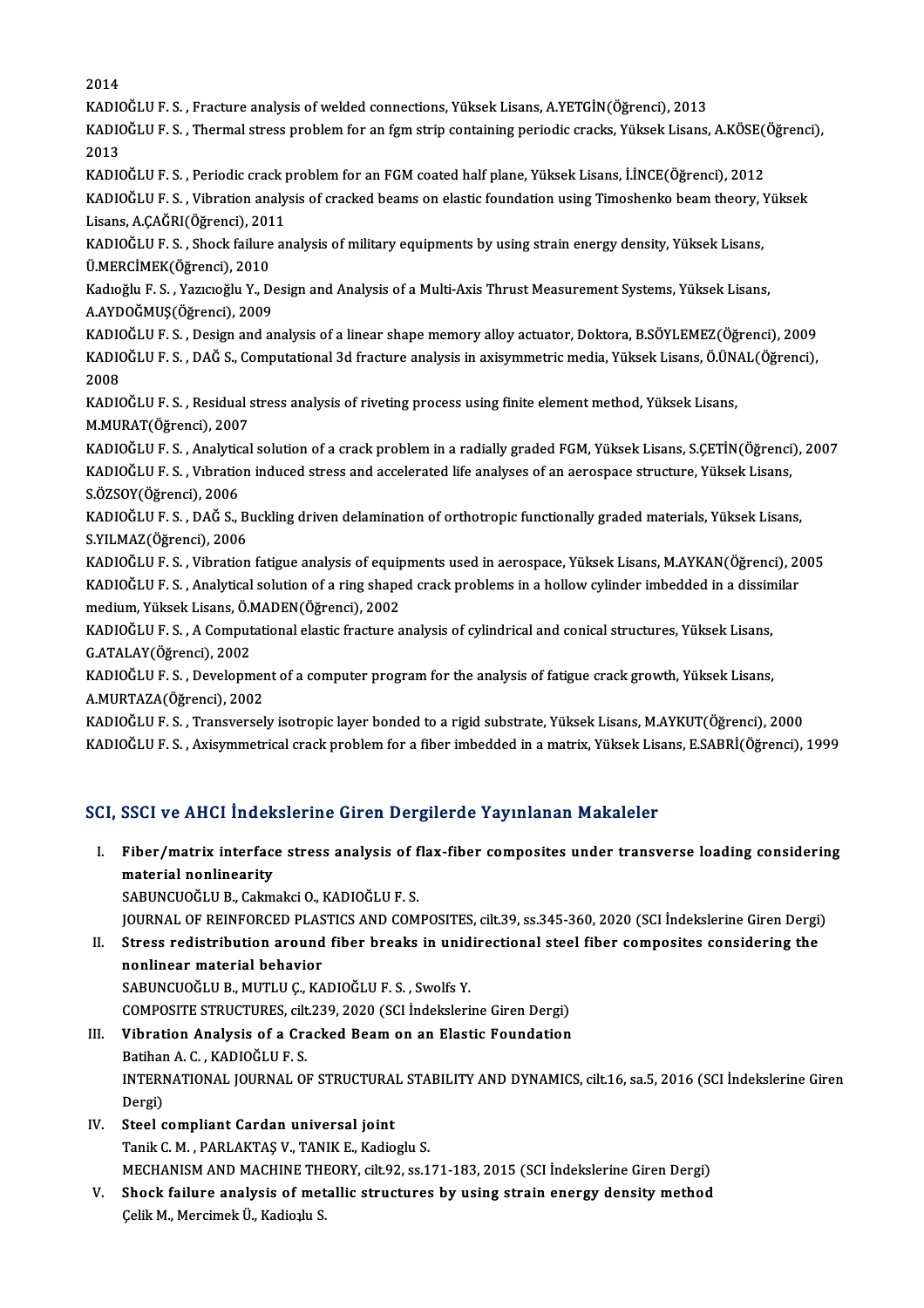Journal of Strain Analysis for Engineering Design, cilt.49, sa.7, ss.501-509, 2014 (SCI İndekslerine Giren Dergi) Journal of Strain Analysis for Engineering Design, cilt.49, sa.7, ss.501-509, 2014 (SCI İndeksl<br>VI. Periodic crack problem for a functionally graded half-plane an analytic solution<br>VILDIPIM B. Kuth: O. KADIOČLU E S Journal of Strain Analysis for Enginee<br>Periodic crack problem for a fund<br>YILDIRIM B., Kutlu O., KADIOĞLU F. S.<br>INTERNATIONAL JOURNAL OE SOLID INTERNATIONAL JOURNAL OF SOLIDS AND STRUCTURES, cilt.48, sa.21, ss.3020-3031, 2011 (SCI İndekslerine<br>Giren Dergi) YILDIRIM B., Kutlu O., KADIOĞLU F. S. VII. Precise position control using shape memory alloy wires Giren Dergi)<br>Precise position control using sh<br>Donmez B., Ozkan B., KADIOĞLU F. S.<br>TURKISH JOURNAL OF ELECTRICAL I TURKISH JOURNAL OF ELECTRICAL ENGINEERING AND COMPUTER SCIENCES, cilt.18, sa.5, ss.899-912, 2010 (SCI<br>İndekslerine Giren Dergi) Donmez B., Ozkan B., KAD<br>TURKISH JOURNAL OF ELI<br>İndekslerine Giren Dergi)<br>An accolorated life test TURKISH JOURNAL OF ELECTRICAL ENGINEERING AND COMPUTER SCIENCES, ci<br>
indekslerine Giren Dergi)<br>
VIII. An accelerated life test approach for aerospace structural components<br>
Özeev S. Celik M. KADIOČLU E. S. İndekslerine Giren Dergi)<br>An accelerated life test appro<br>Özsoy S., Çelik M., KADIOĞLU F. S.<br>Engineering Feilure Analysis silt î An accelerated life test approach for aerospace structural components<br>Özsoy S., Çelik M., KADIOĞLU F. S.<br>Engineering Failure Analysis, cilt.15, sa.7, ss.946-957, 2008 (SCI İndekslerine Giren Dergi)<br>Delemination of compress Özsoy S., Çelik M., KADIOĞLU F. S.<br>Engineering Failure Analysis, cilt.15, sa.7, ss.946-957, 2008 (SCI İndekslerine Giren Dergi)<br>IX. Delamination of compressively stressed orthotopic functionally graded material coating thermal loading Delamination of compressively<br>thermal loading<br>YILDIRIM B., Yilmaz S., Kadioğlu S.<br>Journal of Annlied Mechanics Troy Journal of Applied Mechanics, Transactions ASME, cilt.75, sa.5, ss.511061-5110610, 2008 (SCI İndekslerine Giren<br>Dergi) YILDIR<br>Journal<br>Dergi)<br>Gireur Journal of Applied Mechanics, Transactions ASME, cilt.75, sa.5, ss.511061-5110610, 2<br>Dergi)<br>X. Circumferentially cracked hollow cylinder under thermal shock - Revisited<br>KADIOČULE S. Dergi)<br><mark>Circumferenti</mark><br>KADIOĞLU F. S.<br>JOUPNAL OF TE Circumferentially cracked hollow cylinder under thermal shock - Revisited<br>KADIOĞLU F. S.<br>JOURNAL OF THERMAL STRESSES, cilt.31, sa.11, ss.1056-1078, 2008 (SCI İndekslerine Giren Dergi)<br>Gireumferentially spasked bimeterial h KADIOĞLU F. S.<br>JOURNAL OF THERMAL STRESSES, cilt.31, sa.11, ss.1056-1078, 2008 (SCI İndekslerine Giren Dergi)<br>XI. Circumferentially cracked bimaterial hollow cylinder under mechanical and transient thermal<br>loading **JOURNAL**<br>Circumf<br>loading<br>KADIOČI KADIOĞLUF.S. loading<br>KADIOĞLU F. S.<br>Journal of Thermal Stresses, cilt.29, sa.12, ss.1073-1106, 2006 (SCI İndekslerine Giren Dergi)<br>Edge eraska in a transversely isetrenis bellew sylinder XII. Edge cracks in a transversely isotropic hollow cylinder<br>KADIOĞLU F.S. Journal of Theri<br><mark>Edge cracks ir</mark><br>KADIOĞLU F. S.<br>Engineering Ers Edge cracks in a transversely isotropic hollow cylinder<br>KADIOĞLU F. S.<br>Engineering Fracture Mechanics, cilt.72, sa.14, ss.2159-2173, 2005 (SCI İndekslerine Giren Dergi)<br>Avisummetris svask prablem for a bollow sulinder imha KADIOĞLU F. S.<br>Engineering Fracture Mechanics, cilt.72, sa.14, ss.2159-2173, 2005 (SCI İndekslerine Giren Dergi<br>XIII. Axisymmetric crack problem for a hollow cylinder imbedded in a dissimilar medium<br>KADIOĞLU E.S Engineering Fra<br>**Axisymmetric**<br>KADIOĞLU F. S.<br>International Io Axisymmetric crack problem for a hollow cylinder imbedded in a dissimilar medium<br>KADIOĞLU F. S.<br>International Journal of Engineering Science, cilt.43, ss.617-638, 2005 (SCI İndekslerine Giren Dergi)<br>Avisummetris svaak term KADIOĞLU F. S.<br>International Journal of Engineering Science, cilt.43, ss.617-638, 2005 (SCI İndekslerine Giren Dergi)<br>XIV. Axisymmetric crack terminating at the interface of transversely isotropic dissimilar media<br>KADI International Jo<br><mark>Axisymmetric</mark><br>KADIOĞLU F. S.<br>International Io Axisymmetric crack terminating at the interface of transversely isotropic dissimila<br>KADIOĞLU F. S.<br>International Journal of Fracture, cilt.116, sa.1, ss.51-79, 2002 (SCI İndekslerine Giren Dergi)<br>Gireumforential erask prob KADIOĞLU F. S.<br>International Journal of Fracture, cilt.116, sa.1, ss.51-79, 2002 (SCI İndekslerine Girential crack problem for an fgm cylinder under thermal stresses<br>DAČ S. Kodioğlu S. Vobei Q. S. International Journal of Fract<br>Circumferential crack prob<br>DAĞ S., Kadioğlu S., Yahşi O. S.<br>Journal of Thormal Strosses, c XV. Circumferential crack problem for an fgm cylinder under thermal stresses<br>DAĞ S., Kadioğlu S., Yahşi O. S.<br>Journal of Thermal Stresses, cilt.22, sa.7, ss.659-687, 1999 (SCI İndekslerine Giren Dergi) XVI. Crack problem for a functionally graded layer on an elastic foundation Kadioǧlu S.,DAĞS.,YahşiS. Crack problem for a functionally graded layer on an elastic foundation<br>Kadioğlu S., DAĞ S., Yahşi S.<br>International Journal of Fracture, cilt.94, sa.1, ss.63-77, 1998 (SCI İndekslerine Giren Dergi)<br>Indentation of a santilev XVII. Indentation of a cantilever beam or plate<br>Kadioğlu S., Yahşi O. International Journa<br><mark>Indentation of a c</mark><br>Kadioğlu S., Yahşi O.<br>International Iourna Indentation of a cantilever beam or plate<br>Kadioğlu S., Yahşi O.<br>International Journal of Fracture, cilt.74, sa.2, ss.99-130, 1995 (SCI İndekslerine Giren Dergi)<br>The free end interfese sreek preblem for banded erthetrenis l XVIII. The free-end interface crack problem for bonded orthotropic layers<br>Kadioglu S., Erdogan F. International Journal of<br>The free-end interface<br>Kadioglu S., Erdogan F.<br>International Journal of The free-end interface crack problem for bonded orthotropic layers<br>Kadioglu S., Erdogan F.<br>International Journal of Engineering Science, cilt.33, sa.8, ss.1105-1120, 1995 (SCI İndekslerine Giren Dergi)<br>T. shaned sveek preh XIX. T-shaped crack problem for bonded orthotropic layers<br>Erdogan F., Kadioglu S. International Journal of<br>T-shaped crack prob<br>Erdogan F., Kadioglu S.<br>International Iournal of International Journalof Fracture, cilt.67, sa.4, ss.273-300,1994 (SCI İndekslerineGirenDergi)